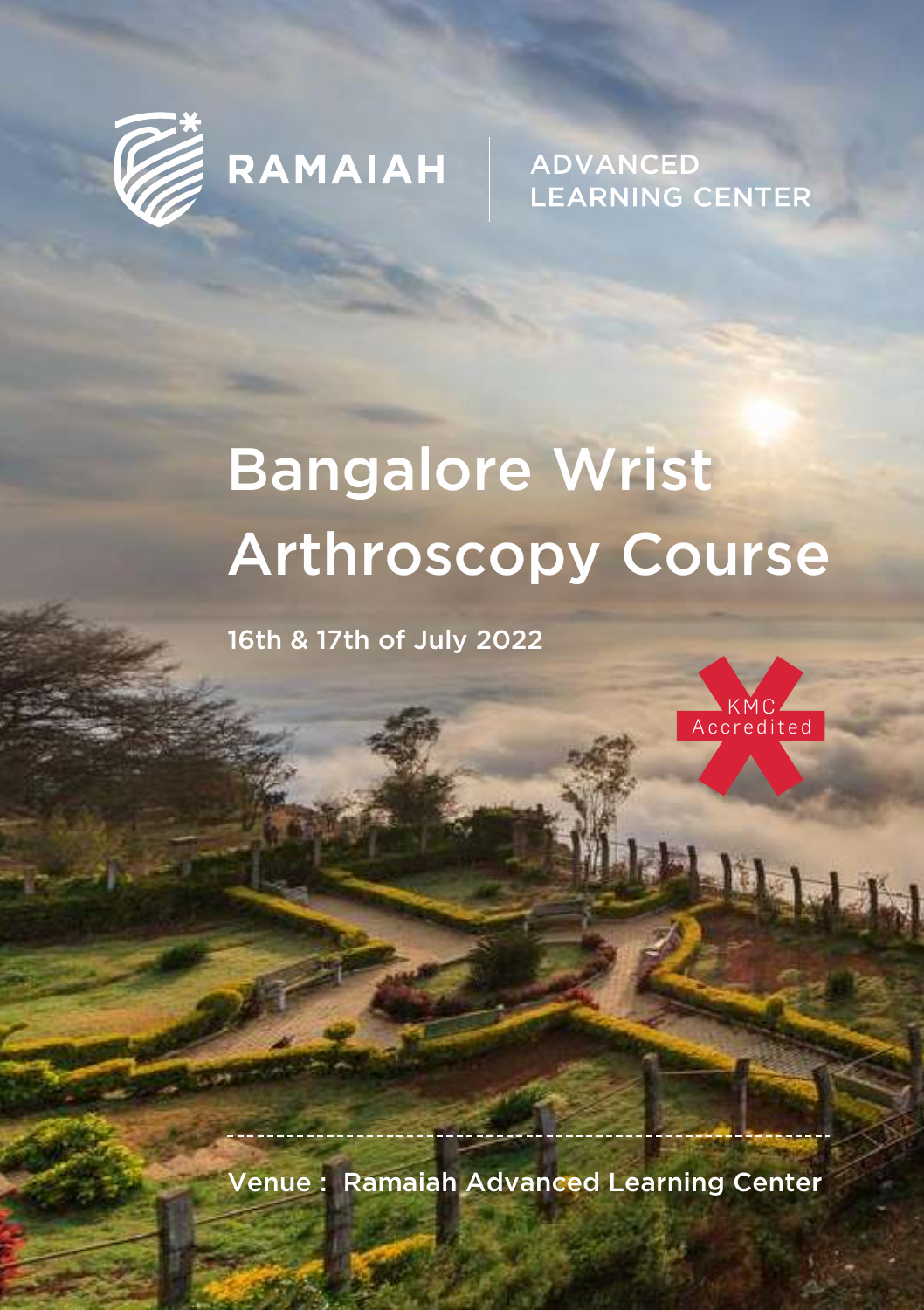# Greetings from Bangalore!

The problems of the wrist have been an enigma, understanding these by an arthroscope is challenging. If you have missed our previous cadaveric courses then, this is the time to add wrist arthroscopy to your skills. You get to experience the wrist arthroscope, with a host of experienced faculty to exchange knowledge. One of its kind hands on experience in India to learn Hand surgery. Join us in this academic endeavor.

#### Highlights of the course

Ÿ

- **Lectures & Cadaveric workshop (basic course with Intake** limited to 24 only)
- **Basic course focuses on triangulation, assessing various** pathologies, synovectomy, TFCC repair, ganglion excision, relive videos, some open procedures etc
- $\cdot$  Limited intake of 24 only with (hands on session in 2 batches & no spot registration).
- Course starts at 8:30 am, dinner on Saturday night

Course co-ordinator Dr Darshan Kumar A Jain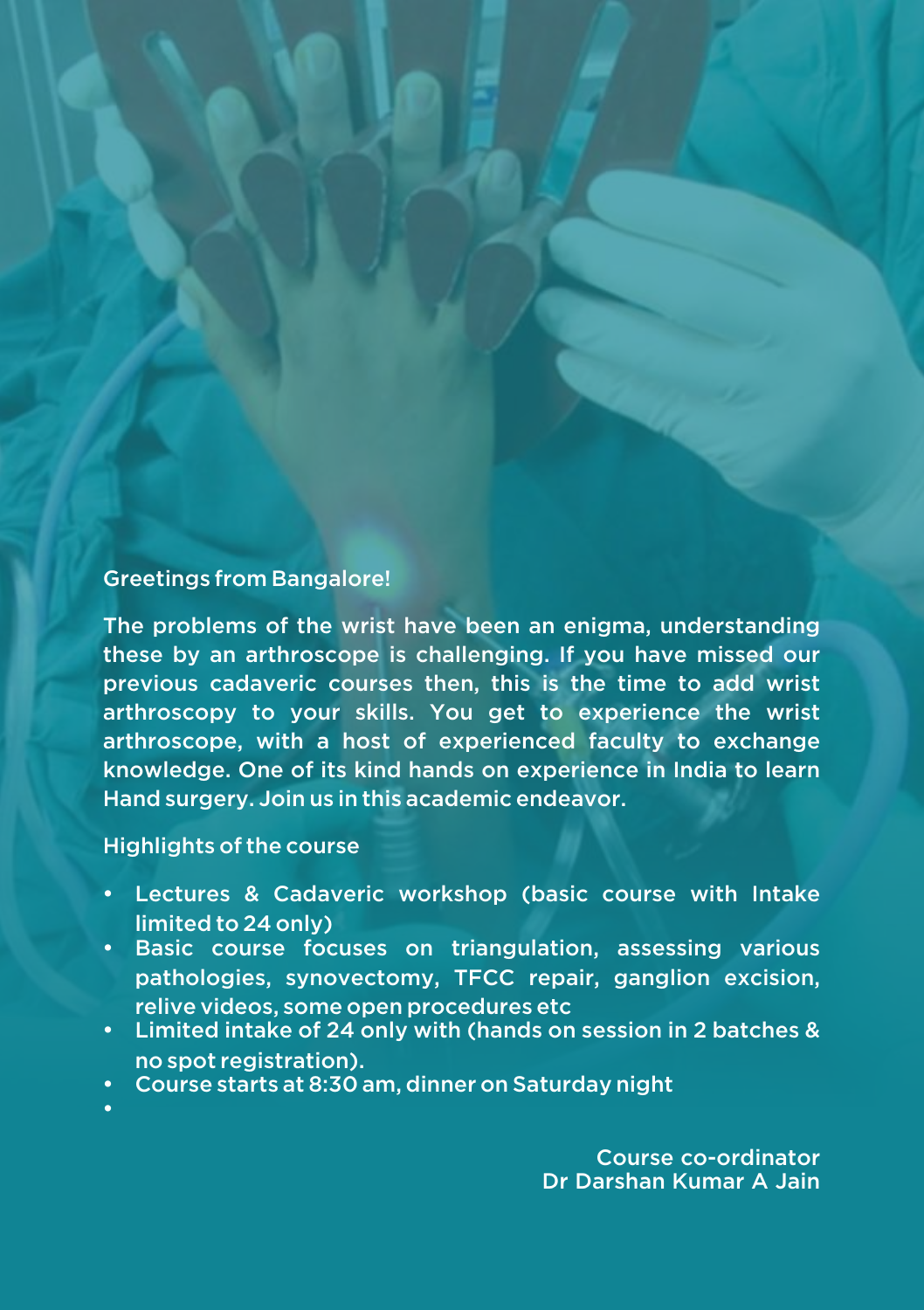# Faculty



Dr. Abhijeet L. Wahegaonkar Pune



Dr Anil K. Bhat Manipal



Dr. Bharath K. Kadadi Bangalore



Dr. Darshan Kumar A. Jain Bangalore



Dr. Kishan K. Rao Bangalore



Dr. Pankaj Ahire Mumbai



Dr Praveen Bharadwaj Coimbatore



Dr. Ravi Ganesh Bharadwaj Kolkata



Dr Ram Chidambaram Chennai

Course Coordinators